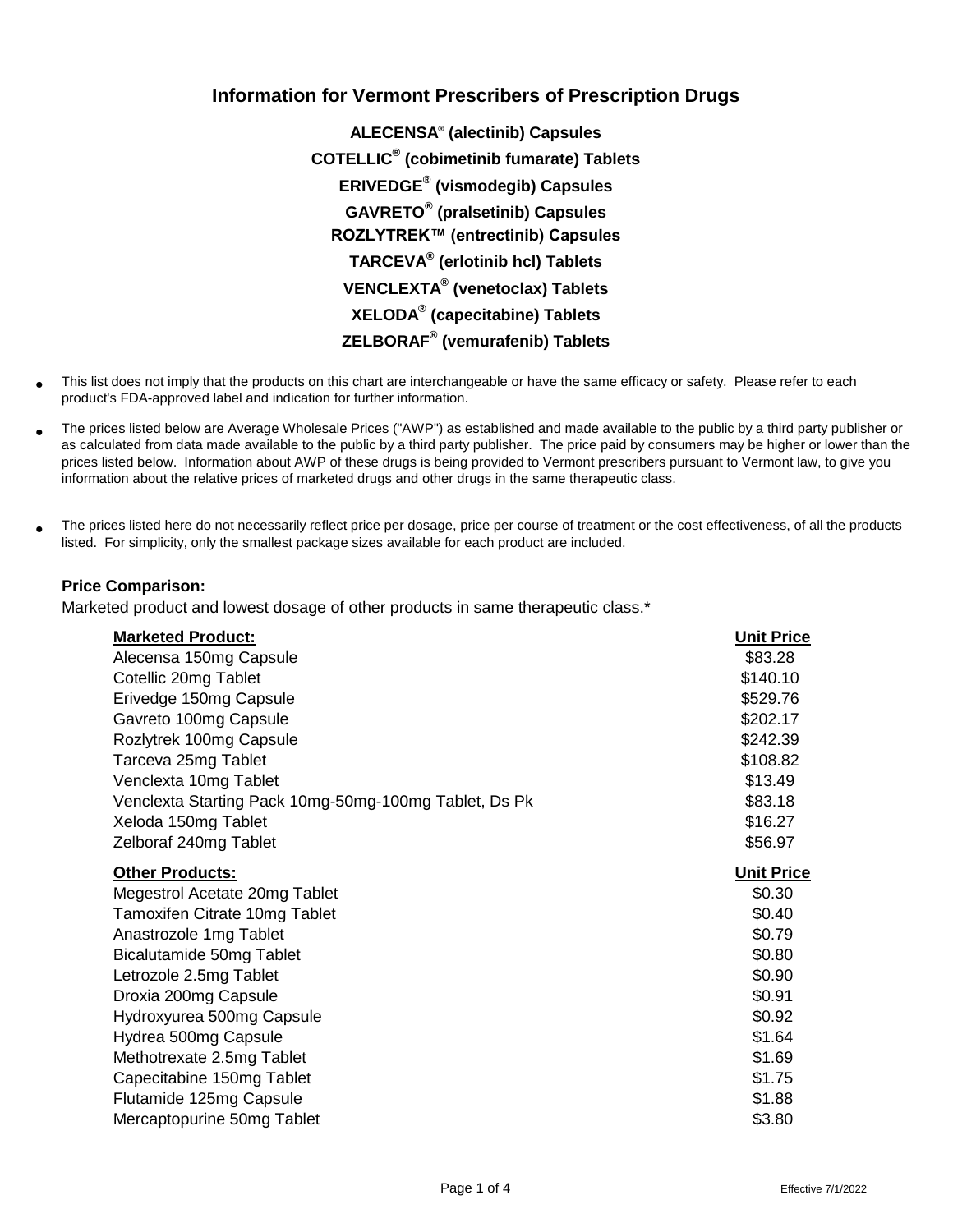| <b>Other Products:</b>                        | <b>Unit Price</b> |
|-----------------------------------------------|-------------------|
| Exemestane 25mg Tablet                        | \$4.53            |
| Temozolomide 5mg Capsule                      | \$4.87            |
| Cyclophosphamide 25mg Capsule & Tablet        | \$5.86            |
| Siklos 100mg Tablet                           | \$6.61            |
| Melphalan 2mg Tablet                          | \$10.99           |
| Imatinib Mesylate 100mg Tablet                | \$12.90           |
| Abiraterone Acetate 250mg Tablet              | \$13.30           |
| Alkeran 2mg Tablet                            | \$13.58           |
| Lysodren 500mg Tablet                         | \$13.98           |
| Emcyt 140mg Capsule                           | \$20.11           |
| <b>Trexall 5mg Tablet</b>                     | \$21.14           |
| Femara 2.5mg Tablet                           | \$28.08           |
| Myleran 2mg Tablet                            | \$28.11           |
| Tabloid 40mg Tablet                           | \$30.33           |
| Eulexin 125mg Capsule                         | \$30.80           |
| Leukeran 2mg Tablet                           | \$31.82           |
| <b>Tretinoin 10mg Capsule</b>                 | \$33.42           |
| Erlotinib HCl 25mg Tablet                     | \$41.88           |
| Toremifene Citrate 60mg Tablet                | \$45.80           |
| Aromasin 25mg Tablet                          | \$46.05           |
| Fareston 60mg Tablet                          | \$52.00           |
| Lapatinib 250mg Tablet                        | \$57.74           |
| Arimidex 1mg Tablet                           | \$65.29           |
| Tykerb 250mg Tablet                           | \$66.83           |
| Mektovi 15mg Tablet                           | \$87.48           |
| Tazverik 200mg Tablet                         | \$88.73           |
| Etoposide 50mg Capsule                        | \$90.39           |
| Lumakras 120mg Tablet                         | \$92.18           |
| Yonsa 125mg Tablet                            | \$94.85           |
| Tafinlar 50mg Capsule                         | \$95.01           |
| Koselugo 10mg Capsule                         | \$98.14           |
| Orgovyx 120mg Tablet                          | \$98.26           |
| Bexarotene 75mg Capsule                       | \$106.60          |
| Tukysa 50mg Tablet                            | \$107.30          |
| Zytiga 250mg Tablet                           | \$108.87          |
| Gleostine 10mg Capsule                        | \$109.16          |
| Gleevec 100mg Tablet                          | \$112.37          |
| <b>Braftovi 50mg Capsule</b>                  | \$114.99          |
| Inlyta 1mg Tablet                             | \$118.51          |
| Hycamtin 0.25mg Capsule                       | \$120.59          |
| Nubega 300mg Tablet                           | \$122.53          |
| Nilandron 150mg Tablet                        | \$124.00          |
| Nerlynx 40mg Tablet                           | \$128.48          |
| Xtandi 40mg Capsule & Tablet                  | \$130.00          |
| Casodex 50mg Tablet                           | \$131.85          |
| Erleada 60mg Tablet                           | \$135.26          |
| Retevmo 40mg Capsule                          | \$137.33          |
| Brukinsa 80mg Capsule                         | \$139.97          |
| Matulane 50mg Capsule                         | \$143.63          |
| Kisqali Femara Co-Pack 200mg/day-2.5mg Tablet | \$148.53          |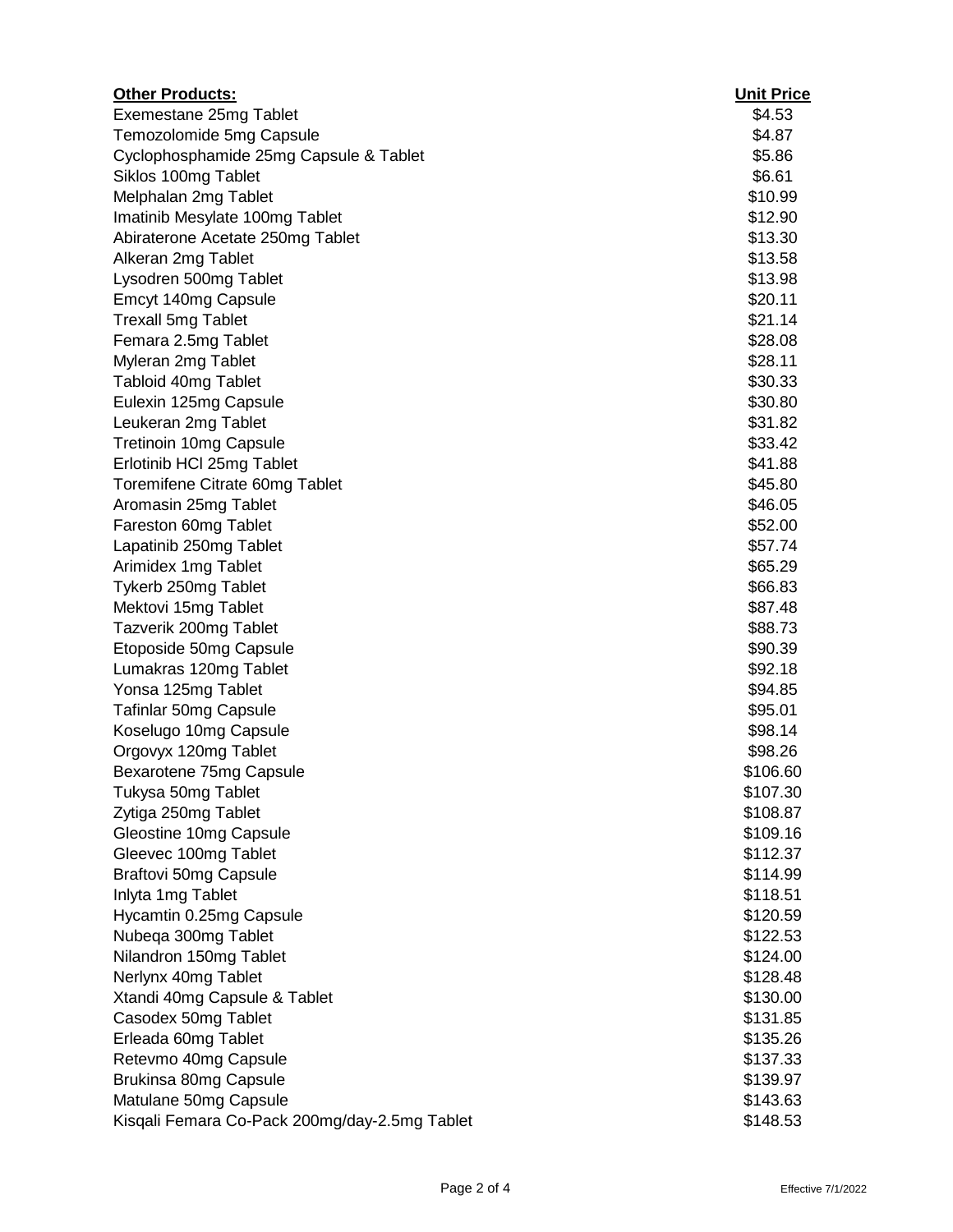| <b>Other Products:</b>          | <b>Unit Price</b> |
|---------------------------------|-------------------|
| Lynparza 100mg Tablet           | \$148.82          |
| Zolinza 100mg Capsule           | \$150.10          |
| Votrient 200mg Tablet           | \$153.57          |
| Mekinist 0.5mg Tablet           | \$156.24          |
| Zykadia 150mg Tablet            | \$158.28          |
| Ukoniq 200mg Tablet             | \$159.00          |
| Bosulif 100mg Tablet            | \$173.62          |
| Rubraca 200mg Tablet            | \$173.70          |
| Sprycel 20mg Tablet             | \$175.81          |
| Tasigna 50mg Capsule            | \$178.83          |
| Nilutamide 150mg Tablet         | \$179.86          |
| Vonjo 100mg Capsule             | \$195.00          |
| Turalio 200mg Capsule           | \$208.24          |
| Sunitinib Malate 12.5mg Capsule | \$213.64          |
| Rydapt 25mg Capsule             | \$213.90          |
| Tabrecta 150mg Tablet           | \$214.06          |
| Talzenna 0.25mg Capsule         | \$216.42          |
| Nexavar 200mg Tablet            | \$221.93          |
| Vitrakvi 25mg Capsule           | \$225.23          |
| Lonsurf 15mg-6.14mg Tablet      | \$225.61          |
| Inrebic 100mg Capsule           | \$229.33          |
| Alunbrig 30mg Tablet            | \$238.36          |
| Zydelig 100mg Tablet            | \$248.60          |
| Lorbrena 25mg Tablet            | \$249.00          |
| <b>Exkivity 40mg Capsule</b>    | \$250.00          |
| Cometriq 60mg/day Capsule       | \$251.99          |
| Sutent 12.5mg Capsule           | \$255.85          |
| Everolimus 2.5mg Tablet         | \$265.60          |
| Stivarga 40mg Tablet            | \$280.94          |
| Calquence 100mg Capsule         | \$289.72          |
| Verzenio 50mg Tablet            | \$295.20          |
| Targretin 75mg Capsule          | \$298.50          |
| Jakafi 5mg Tablet               | \$311.54          |
| Iressa 250mg Tablet             | \$311.56          |
| Caprelsa 100mg Tablet           | \$322.46          |
| Zejula 100mg Capsule            | \$326.21          |
| Xospata 40mg Tablet             | \$343.59          |
| Kisqali 200mg/day Tablet        | \$346.57          |
| Welireg 40mg Tablet             | \$352.00          |
| Scemblix 20mg Tablet            | \$358.00          |
| Balversa 3mg Tablet             | \$373.99          |
| Copiktra 15mg Capsule           | \$387.31          |
| Xalkori 200mg Capsule           | \$392.18          |
| Daurismo 25mg Tablet            | \$393.72          |
| Gilotrif 20mg Tablet            | \$419.43          |
| Tepmetko 225mg Tablet           | \$438.86          |
| Odomzo 200mg Capsule            | \$450.44          |
| Qinlock 50mg Tablet             | \$469.32          |
| Temodar 100mg Capsule           | \$546.72          |
| Vizimpro 15mg Tablet            | \$576.92          |